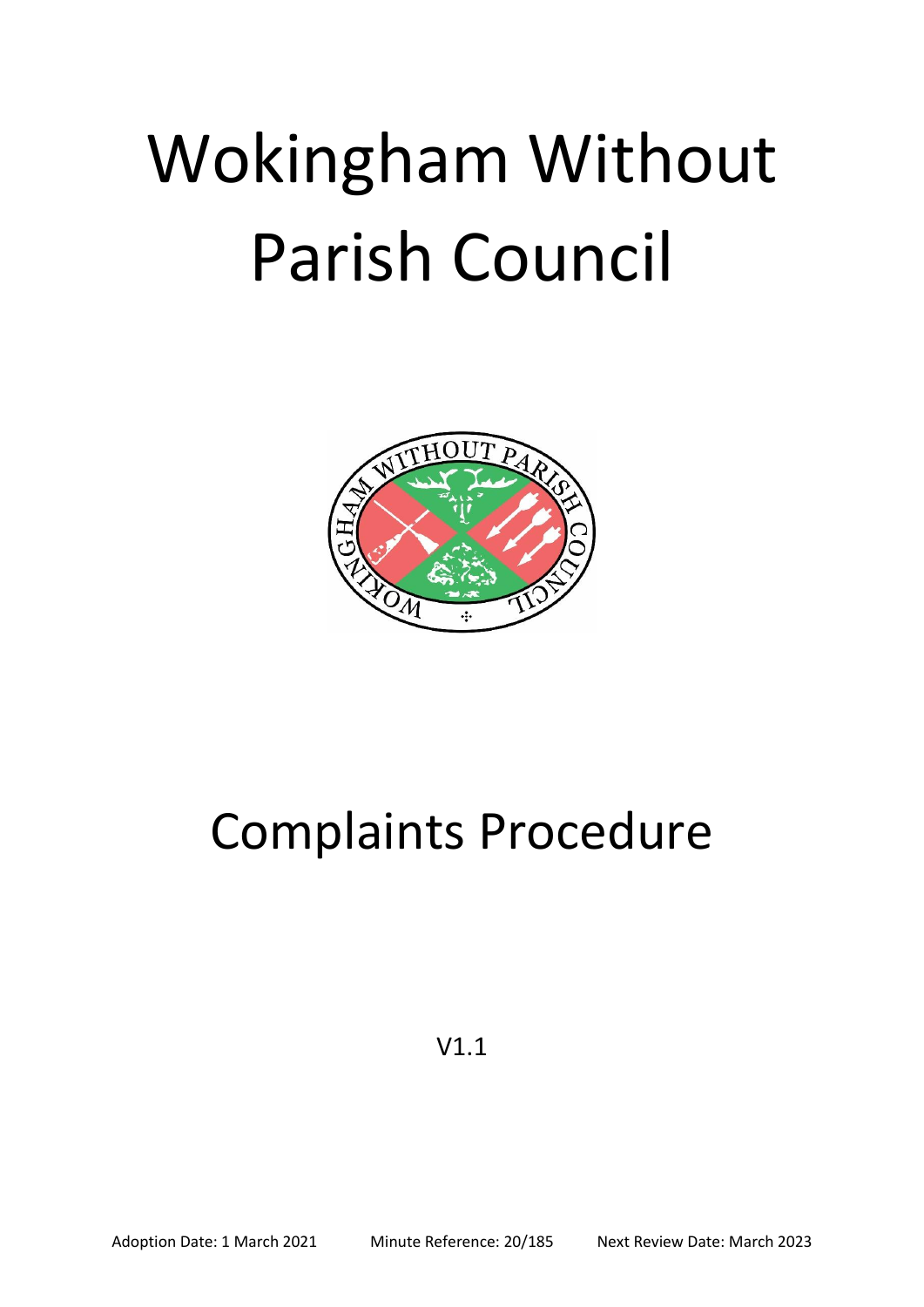## Scope of this policy

- 1. The following procedure is adopted for dealing with complaints about the Council's administration or its procedures. Complaints about a policy decision made by the Council will be referred back to the Council for consideration.
- 2. This procedure does not cover complaints about the conduct of a Member of the Parish Council.

## Complaints Process

- 3. If a complaint about procedures, administration or the actions of any of the Council's employees is notified orally to a Councillor, or to the Clerk, a written record of the complaint will be made, noting the name and contact details of the complainant and the nature of the complaint.
- 4. The complainant will be asked to put the complaint in writing (letter/e-mail) to the Clerk at the Parish Office, Pinewood Centre, Old Wokingham Rd, Wokingham, RG40 3AQ. The complaint will be dealt with within 21 days of receipt.

Refusal to put the complaint in writing does not necessarily mean that the complaint cannot be investigated, but it is easier to deal with if it is in writing.

- 5. If the complainant prefers not to put the complaint to the Clerk (because the matter relates to the Clerk, for example,) he or she should be advised to write to the Chairman.
- 6. On receipt of a written complaint, the Clerk (except where the complainant is about his or her own actions) or Chairman of Council (if the complaint relates to the Clerk), will seek to settle the complaint directly with the complainant. This will not be done without first notifying any person complained about and giving him or her an opportunity to comment. Efforts should be made to resolve the complaint at this stage.
- 7. Where the Clerk or a Councillor receives a written complaint about the Clerk's actions, he or she shall refer the complaint to the Chairman of Council. The Clerk will be formally advised of the matter and given an opportunity to comment.
- 8. The Clerk (or Chairman) will report a complaint that has not been resolved to the next meeting of the Council. The Clerk will notify the complainant of the date on which the complaint will be considered, and the complainant will be offered an opportunity to explain the complaint to the Council orally.
- 9. Matters relating to Grievance or Disciplinary proceedings that are taking, or are likely to take place, should be dealt with in accordance with the Council's grievance and disciplinary procedures.
- 10. The Council may consider whether the circumstances of any complaint warrant the matter being discussed in the absence of the press and public, but any decision on the complaint will be announced at the Council meeting in public.
- 11. The Council may consider in the circumstances of any particular complaint whether to make a 'without liability' payment or provide other reasonable benefit to any person who has suffered loss as a result of the Council's maladministration. Any payment may